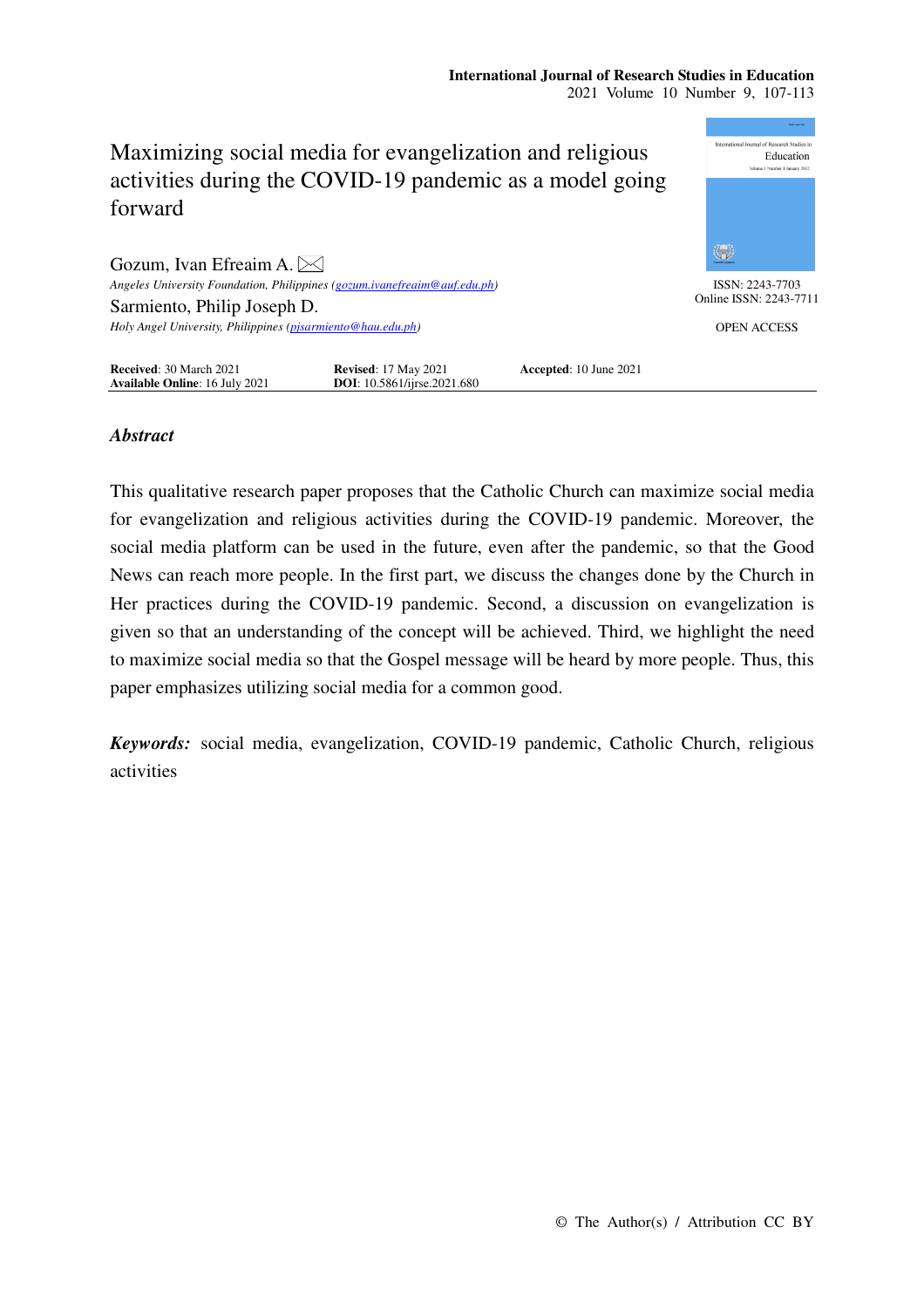# **Maximizing social media for evangelization and religious activities during the COVID-19 pandemic as a model going forward**

## **1. Introduction**

The past year, 2020, has put the world into a difficult situation due to the outbreak of the coronavirus. As of writing, there are 134,957,021 confirmed COVID-19 cases (World Health Organization, 2021). Thus, having a large number of infected individuals, the outbreak led the World Health Organization (WHO) to declare it as a pandemic. This global health crisis led governments to implement safety protocols and impose lockdowns in different countries in the world. Thus, the world has been put on hold because of the threat of the spread of the novel coronavirus (Ahmed & Memish, 2020). For this reason, human operations were forced to change drastically. There are changes in how people study, work, and express their faith. Moreover, sporting events such as the Olympics were postponed for the people to stay at home and be safe from the virus. Hence, mass gatherings are not allowed so that the spread of the virus will be lessened. The people then need to adapt so that instead of places where many people are falling in line, to contribute to ensuring public health, most human activities must be done online.

In line with this, the Catholic Church is among the ones who need to adapt to the situation so that they can continue administering the sacraments even though no people are attending physically. This is the case because the churches were closed so that the people will have less physical contact with other people to avoid an outbreak. Before the pandemic, many people attend religious activities. Some people go to masses daily, attend novenas, pray the rosary, and celebrate festivities. In the Philippines, millions of people usually gather in the streets to attend the annual translation or devotion to the Black Nazarene (Calano, 2020). Another festival that usually involves millions of people is the feast of Santo Niño de Cebu (Ramos, 2020). Looking at these examples shows us that religion is often the source for mass gatherings. However, the protocols that the pandemic requires changes this practice of many people gathering for a religious activity. Thus, the situation that the pandemic put the faithful in prompted them to stay at home while attending liturgical celebrations (Corpuz & Sarmiento, 2021).

Understanding the given situation, the closure of the churches impelled Church leaders to do church differently and to re-imagine the future of the church (Pillay, 2020; del Castillo et al., 2020). This situation made the Church more flexible so that their mission can still be carried out. One of the innovations that the Church did during the pandemic is by doing liturgical celebrations virtually. For the Catholic believers to still attend liturgical celebrations at home, masses were streamed online so that the faithful can still attend (Dulle, 2020). Since the masses are to be livestreamed, different churches have been using social media as the medium to reach the people. However, it is important that if the pandemic ends, will the Church go back to not using social media to let people attend liturgical celebrations? For this reason, this paper aims to answer the question: "To what extent can the Catholic Church use social media?" Thus, this study focuses on social media and how it can be of help in fulfilling the mission of the Church to spread the Good News as we go forward.

Hence, the objective of this study is to review the practices done by the Catholic Church to continue their religious activities during the COVID-19 pandemic and use it as a means for evangelization going forward. Recognizing that the Church used social media to reach the people during the pandemic, it must be the model for the future so that the Gospel message will be heard by the people. Thus, this study proposes that social media must be used by the Church even after the pandemic so that they can share the faith with everyone.

## **2. Methodology**

This research paper provides content analysis on existing literature that focuses on evangelization, social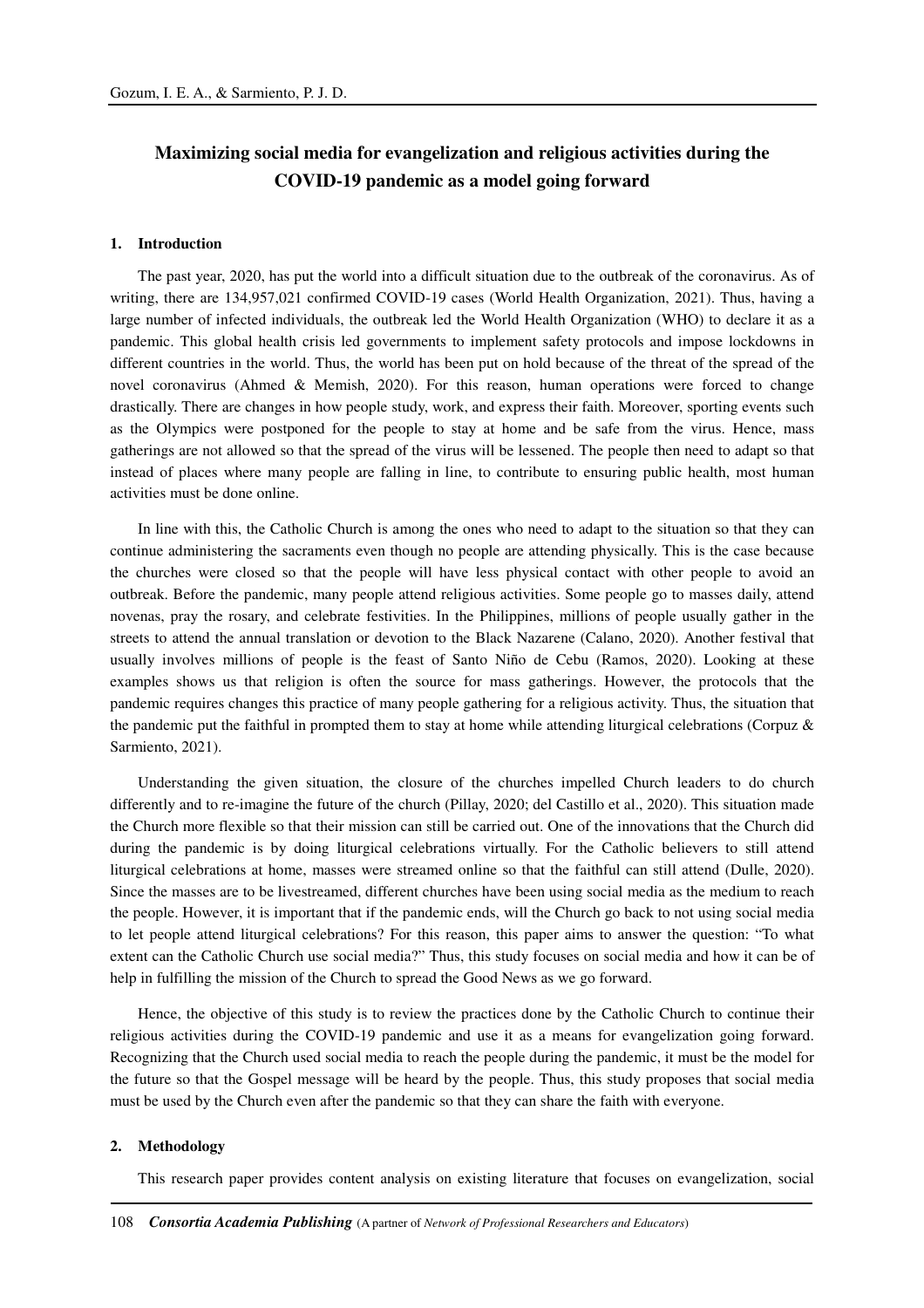media, Catholic Church, and the COVID-19 pandemic. Reports, documents, journal articles, and books from different electronic databases and sources were downloaded from the world wide web.

This research study follows this structure for its discussion: (1) the first part provides information on the changes that were made by the Catholic Church in terms of Her religious activities due to the COVID-19 pandemic; (2) the second part focuses on defining the concept of evangelization; and (3) the third part proposes that the situation that the pandemic resulted to, which is the maximization of social media, can be used as a model going forward so that the teachings of the Gospel can reach more people.

## **3. Results and Discussion**

#### *3.1 The Church and the COVID-19*

The Catholic Church has been known for Her tradition and practices which usually involves the faithful. In the Philippines, some of the famous religious festivals are the traslacion or devotion to the Black Nazarene, the Sinulog Festival, or the feast of Santo Niño de Cebu, and the re-enactment of the coronation of Virgen de los Remedios de Pampanga. The famous Sinulog festival usually has millions of attendees who join the penitential walk every year (Ramos, 2020). Also, the traslacion always has millions of devotees who join in the procession (Calano, 2020). Moreover, thousands of Catholics in Pampanga attend to watch the re-enactment of the coronation of Virgen de los Remedios de Pampanga (Lacson, 2020). Aside from these celebrations, during Sundays, parishes are usually full of churchgoers who fulfill their Sunday obligations to the church by attending masses. Hence, religious activities are often reasons why a lot of people gather in one place.

Acknowledging that the Church usually enjoins a community of believers, a shift from gathering physically to meeting virtually must be done due to the coronavirus outbreak. On December 31, 2019, the first confirmed cases of COVID-19 in Wuhan, China was reported (Taylor, 2021). During that time, governments are not yet aware of what is about to come. However, when a spurt of COVID-19 cases was reported and people were killed by the virus, WHO declared it an international public health emergency (Taylor, 2021). To mitigate the spread of the virus, WHO proposed guidelines so that the people will be well-guided. The recommendations given to the people are the following: wear a mask that covers your mouth and nose, observe physical distancing, avoid mass gatherings and poorly ventilated spaces, wash your hands often, cover coughs and sneezes, and clean and disinfect (Center for Disease Control and Prevention, 2021). Thus, these guidelines required people to stay at home and avoid physical contact with other people. Different activities are forced to be changed so that no one will be infected by the virus and, at the same time, continue the activities that should be done. Employees who are not members of the skeletal workforce were forced to adjust by working from home. Students were asked to attend online classes since they will not be able to go into their respective schools (Muldong, Garcia, & Gozum, 2021). In addition, the Church also shifted to online masses to cater to the faithful.

To observe physical distancing and follow strict lockdowns, religious activities during the COVID-19 pandemic were done virtually. In the Philippines, upon imposition of the quarantine measures, subsequent instructions for local dioceses and parishes were given by the Catholic Bishops' Conference of the Philippines (CBCP) to hold Masses virtually so the faithful could still fulfill their spiritual needs (Corpuz & Sarmiento, 2021). Even for the Holy Week celebration, the faithful are asked to stay at home and attend religious activities online so that the believers will be safe from transmitting the virus (Gozum, Nucum, & Noriega, 2021). As Corpuz & Sarmiento (2020, p. 4) emphasizes, "Online platforms as a type of media can be used for the worship of the Church." These celebrations of online masses and other religious activities are done as a form of adapting to the 'new normal,' which is a life with COVID-19. Thus, the Church must utilize the use of social media during the COVID-19 pandemic so that religious participation can still be achieved.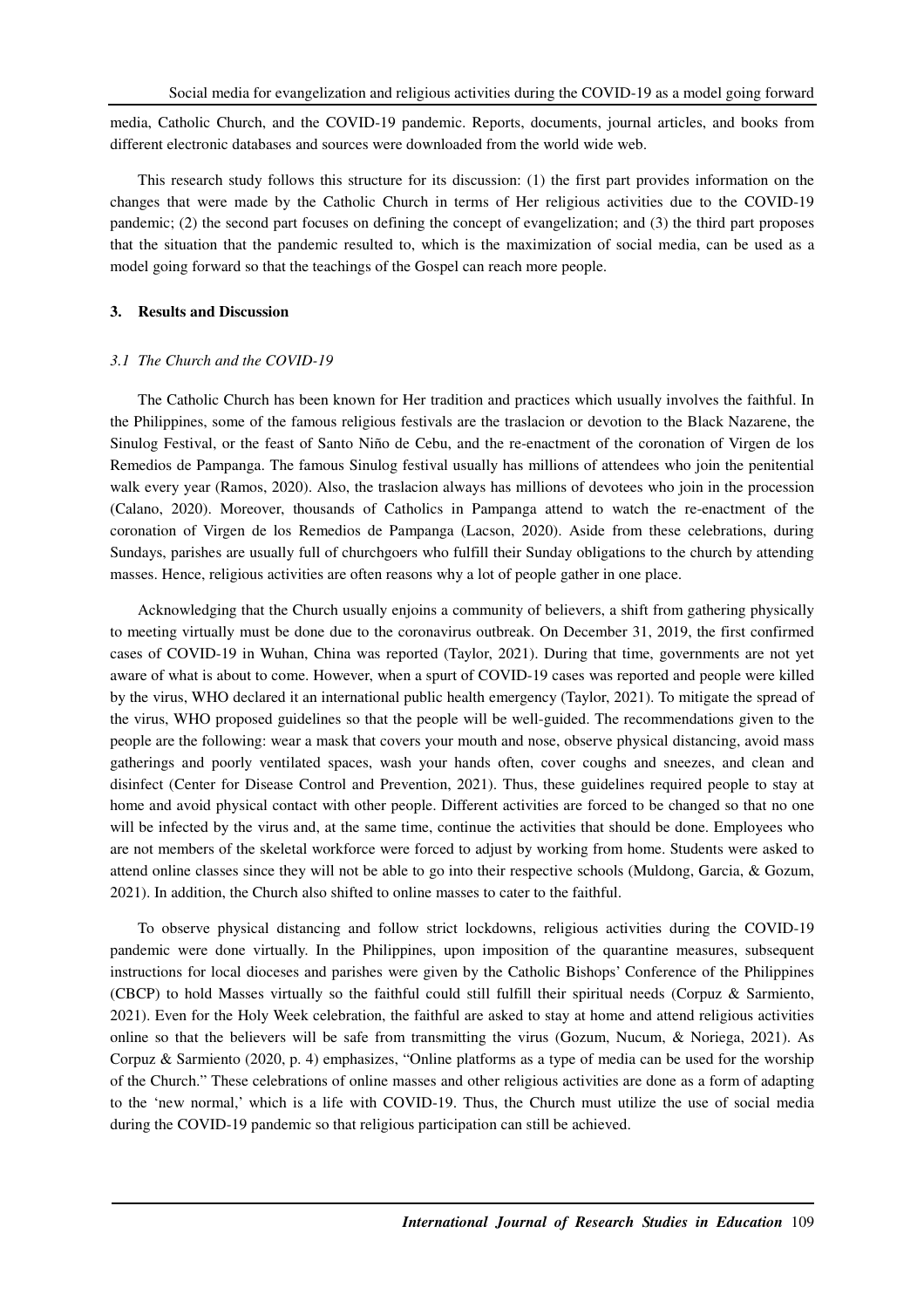#### *3.2 Evangelization*

Through time, preaching the Word of God has been the purpose of the Church so that my people will be inspired by the Word of God for them to uplift each other to live a life inclined to God. Basically, by definition, the word evangelization is often defined as proclaiming the Word of God. Usually, evangelization is connected to the Catholic Church since proclaiming God's message is Her mission. However, the idea of evangelization goes beyond proclaiming the Gospel; rather, it focuses on transforming the individuals so that we can live in a better society. As Pope Paul VI (1975, #1), in Evangelii Nuntiandi, points out, "There is no doubt that the effort to proclaim the Gospel to the people of today, who are buoyed up by hope but at the same time often oppressed by fear and distress, is a service rendered to the Christian community and also to the whole of humanity." Moreover, this statement by Pope Paul VI was emphasized by the United States Conference of Catholic Bishops (2021) as they explain, "We can rephrase his words to say that evangelizing means bringing the Good News of Jesus into every human situation and seeking to convert individuals and society by the divine power of the Gospel itself." With this, the Church has always been known as the evangelizing Church.

In addition, the idea of the Church in their goal of evangelization is to let the people be aware of the truth about the life and teachings of Jesus. By knowing these teachings, the faithful are drawn towards living the Gospel values and transforming the society to a just and peaceful one. Thus, it is in this manner that the Church becomes an evangelizing Church wherein the people are spreading God's Word and transforming human lives. As it was accentuated, "Those who sincerely accept the Good News, through the power of this acceptance and of shared faith, therefore, gather together in Jesus' name to seek together the kingdom, build it up and live it. They make up a community which is in its turn evangelizing" (EN #13). This is the same mission Jesus gave to the twelve apostles and through this, we are called to replicate the given mission by emulating the Gospel values. Thus, evangelization is always towards conversion since it is only through conversion that the faithful truly accept the Gospel. As the United States Conference of Catholic Bishops (2021) points out, "Conversion is the change of our lives that comes about through the power of the Holy Spirit. All who accept the Gospel change as we continually put on the mind of Christ by rejecting sin and becoming more faithful disciples in his Church."

Apart from this, given the current situation of the society, which is fast-paced and ever-changing, Pope John Paull II urged everyone towards a new evangelization. But what is new evangelization? It was defined as, "The New Evangelization calls each of us to deepen our faith, believe in the Gospel message, and go forth to proclaim the Gospel. The focus of the New Evangelization calls all Catholics to be evangelized and then go forth to evangelize" (United States Conference of Catholic Bishops, 2021). Thus, the mission is not limited to the Church leaders; rather, it is extended to the faithful, the real church. Looking at this, a renewed relationship with Jesus and the Church is asked from all believers. Hence, the role of proclaiming God's Word also becomes the mission of the faithful.

#### *3.3 Maximizing Social Media for Evangelization*

Because the churchgoers will be staying at home, parents have larger roles to play in becoming active during the pandemic by having a house church through attending online liturgical activities (Corpuz & Sarmiento, 2021). Since the pandemic prompted different individuals to change the way the Church administers Her sacraments, the use of social media has been promoted so that the faithful can be reached. Lim (2017) says, "Social media presents new opportunities for the church in the 21st century to fulfill the purposes of God." Amidst the limitations in human interactions that the pandemic gave us, the use of social media by the Church during the pandemic is a good way to stay connected with the faithful. However, this trend that the pandemic gave us must be extended until the pandemic is done. This is because social media is a great avenue towards proclaiming God's Word since it reaches more people.

To support this point, even Pope John Paul II emphasized that media must be used to reach more people. In his apostolic letter The Rapid Development, he states, "In fact, the Church is not only called upon to use the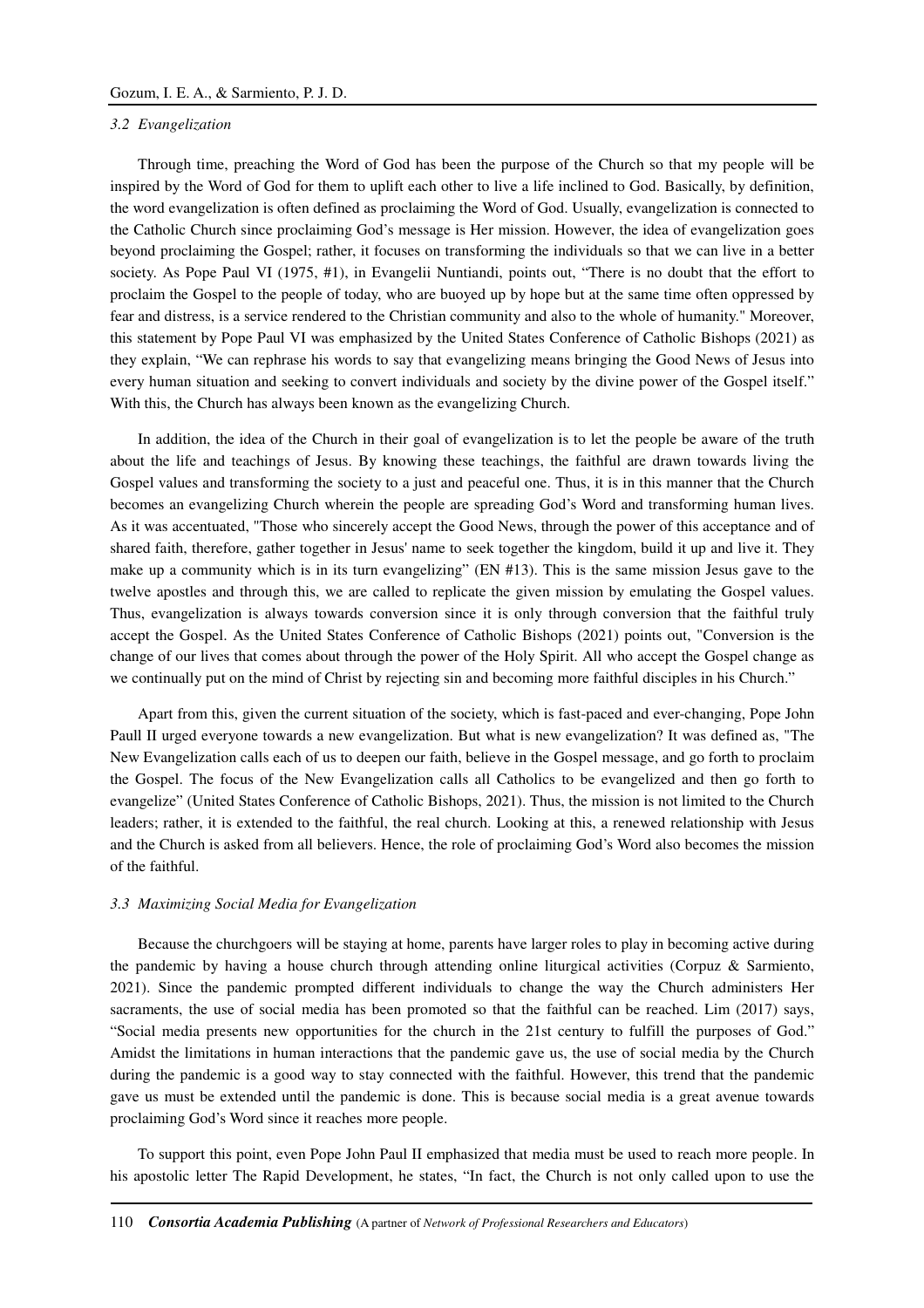mass media to spread the Gospel but, today more than ever, to integrate the message of salvation into the "new culture" that these powerful means of communication create and amplify. It tells us that the use of the techniques and the technologies of contemporary communications is an integral part of its mission in the third millennium" (John Paul II, 2005, #2). This explanation of Pope John Paul II aims to give the Church an awareness that for the Church to succeed in fulfilling Her mission in today's technological age, the ability to adapt to the new media must be done. Even in his message for the 36th World Communications Day, Pope John Paul II (2002, #2) claimed that "For the Church, the new world of cyberspace is a summons to the great adventure of using its potential to proclaim the Gospel message."

Having this perspective in mind, the changes that the world is having in terms of technological advancements must be an opportunity for the Church to find new ways to evangelize. John Paul II (2002, #3) states, "The Church approaches this new medium with realism and confidence. Like other communications media, it is a means, not an end in itself. The Internet can offer magnificent opportunities for evangelization if used with competence and a clear awareness of its strengths and weaknesses." Thus, for the Church to be effective in using the internet or social media in evangelization, the challenges that the Church might face must be identified. As we go forward when the pandemic ends, the danger of people who become accustomed to doing things online must be considered. John Paul II (2002, #3) adds, "It is important, therefore, that the Christian community thinks of very practical ways of helping those who first make contact through the Internet to move from the virtual world of cyberspace to the real world of Christian community."

Even though the danger of people being accustomed to doing online activities will always be present, it must not be a hindrance for the Church to use social media as a medium towards evangelization. The internet or social media can still be used for proclaiming the Gospel while still promoting people to attend physically so that they may receive the sacraments. To provide an example, the internet or social media can be used for catechetical purposes especially today's generation who are more active in the cyberworld. As John Paul II (2002, #3) proposes, "Especially in an unsupportive culture, Christian living calls for continuing instruction and catechesis, and this is perhaps the area in which the Internet can provide excellent help." Since this is the case, maximizing social media through creative ways of making the teachings of the Church more appealing can be a good avenue for catechism. Catechists can even create creative posters and videos of different bible stories so that children can be informed of the essential information about their faith even though they are just scrolling at their Facebook newsfeed or YouTube applications.

Moreover, through live streaming masses and other religious activities, people who cannot attend these activities due to different reasons such as health or age can attend because of social media platforms. As long as the Church can be innovative in its ways of proclaiming the Gospel, it will be more appealing to today's generation. However, when using the internet as a medium for evangelization, they must always be reminded that it is Jesus whom they are representing. With this, the essence of what they do in social media will remain. As John Paul II (2002, #6) emphasizes, "For it is only when his face is seen and his voice heard that the world will know the glad tidings of our redemption. This is the purpose of evangelization."

With this, we recommend different social media platforms to be used for evangelization. Parishes should continue at least one mass per day through Facebook and YouTube so that those who cannot attend physically will be able to attend virtually. The said social media platforms can also be used for novena prayers and praying of the rosary. Social media applications such as Facebook, Twitter, and Instagram can be used to provide photos that contain daily gospel readings, gospel reflections, bible verses, and inspirational messages. Moreover, Facebook, Twitter, Instagram, and Tiktok can be utilized to post short videos of the priest's homily, short prayers, and informational videos so that the netizens will be able to watch or hear God's message. Moreover, when the situation goes back to normal, announcements from parishes can be done through social media accounts so that they will be more compelled or be reminded to attend their church masses. These suggestions can be done by the Catholic Church so that they can fulfill their mission of spreading the Word of God. By adapting to the changing times, the Church can still be relevant by using social media as a means to spread the faith, inspire people, and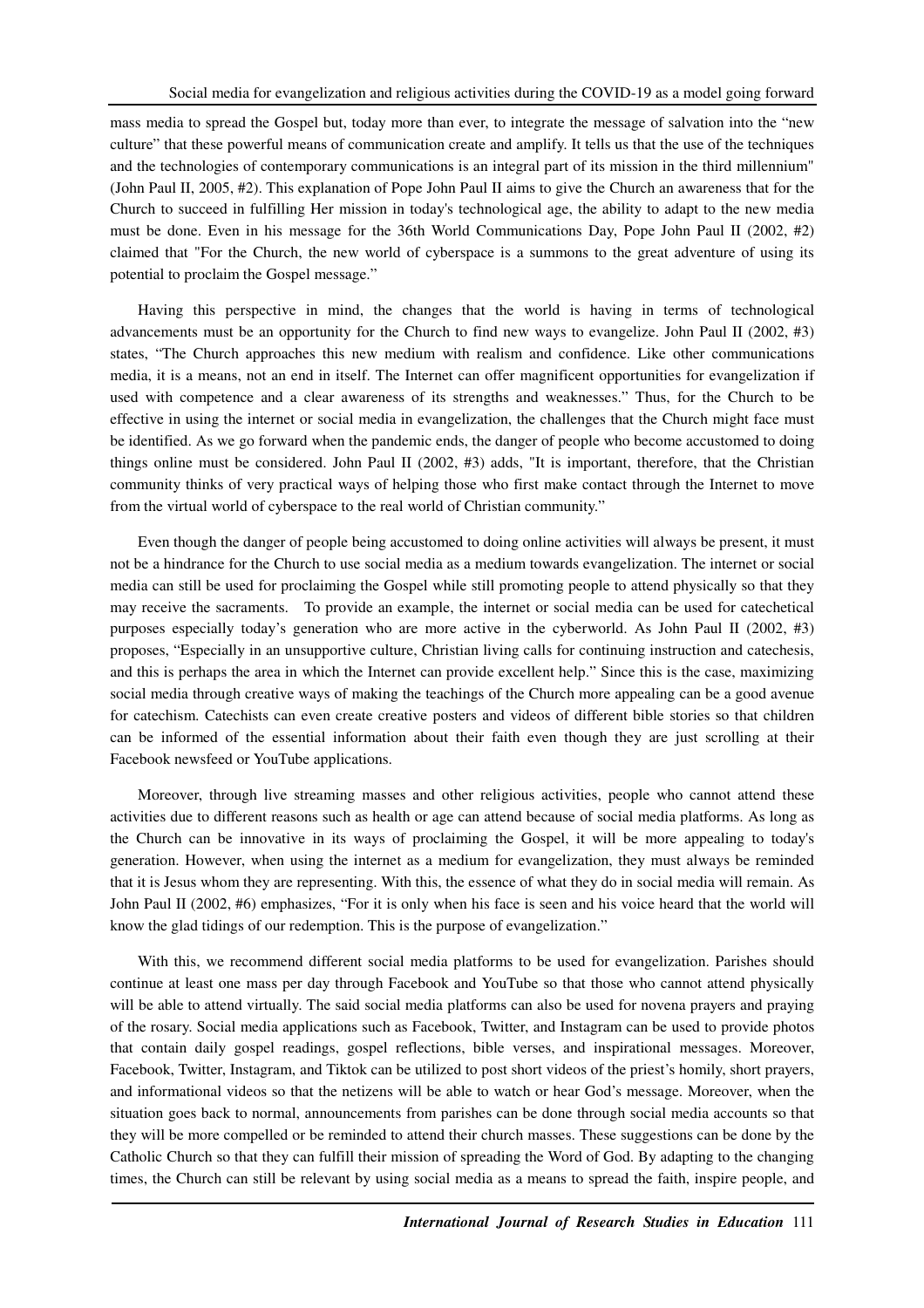give hope to those who need it. Hence, through learning from the necessary changes that the Church made during the COVID-19 pandemic, the Church can continue maximizing the internet for evangelization so that the Gospel message can be heard by the people.

## **4. Conclusion**

Due to the COVID-19 pandemic, safety protocols were to be observed and lockdowns were imposed so that the spread of the virus will be mitigated. With this, different human operations were changed. For this reason, even the different religions need to adapt to the 'new normal' so that they can still comply with their obligations. To be specific, the Catholic Church, especially during the beginning of the pandemic, needs to observe the safety protocols while still celebrating religious practices. Thus, the Church utilized social media so that the faithful can still attend masses.

Since social media became the avenue for the faithful to attend masses, it is also the recommended tool to spread the word of God during the pandemic. Different religious activities can be done virtually with the aid of different social media platforms. Novena prayers, praying of the rosary, Taizé, recollections, and other activities can be facilitated through Facebook, YouTube, and other streaming platforms. Also, social media platforms such as Twitter and Instagram can be used to post daily gospel readings, prayers, and video clips of homilies so that the Gospel message will be read or watched by different netizens. Moreover, when the situation goes back to normal, announcements from parishes can be done through social media accounts so that they will be more compelled or be reminded to attend their church masses. Thus, this trend of using social media platforms during the COVID-19 pandemic is still recommended going forward so that the faithful will always find inspiration from the Gospel.

## **5. References**

- Ahmed, Q. A., & Memish, Z. A. (2020). The cancellation of mass gatherings (MGs)? Decision making in the time of COVID-19. *Travel Medicine and Infectious Disease, 34,* 1-4. https://doi.org/10.1016/j.tmaid.2020.101631
- Calano, M. J. (2020). Interiority, Traslacion, and the Devotion to the Black Nazarene. *Kritika Kultura 35*, 5-20. https://doi.org/10.13185/KK2020.03502

Center for Disease Control and Prevention. (2021, March 8). *How to protect yourself and others*. https://www.cdc.gov/coronavirus/2019-ncov/prevent-getting-sick/prevention.html

- Corpuz, J. C., & Sarmiento, P. J. (2021). Going back to the basics: experiencing Domus ecclesiae (House Church) in the celebration of the liturgy during COVID-19. *Practical Theology 14*(1-2), 110-122. https://doi.org/10.1080/1756073X.2020.1841454
- Del Castillo, F., Biana, H., Joaquin, J. (2020). ChurchInAction: the role of religious interventions in times of COVID-19, *Journal of Public Health*, *42*(3), 633–634. https://doi.org/10.1093/pubmed/fdaa086
- Dulle, C. (2020, March 31). Coronavirus has cancelled public Masses. How can we participate in our own homes? *America: The Jesuit Review*. https://www.americamagazine.org/faith/2020/03/31/coronavirus-has-cancelled-public-masses-how-canwe-participate-our-own-homes
- Gozum, I. E., Nucum, J. L., & Noriega, P. J. (2021). Celebrating holy week practices at home during the COVID-19 pandemic in the Philippines. *Journal of Public Health*. https://doi.org/10.1093/pubmed/fdab127
- John Paul II. (2002, May 12). *A New forum for proclaiming the gospel*. http://www.vatican.va/content/john-paul-ii/en/messages/communications/documents/hf\_jp-ii\_mes\_2002 0122\_world-communications-day.html
- John Paul II. (2005, January 24). *The rapid development.* http://www.vatican.va/content/john-paul-ii/en/apost\_letters/2005/documents/hf\_jp-ii\_apl\_20050124\_il-r apido-sviluppo.html